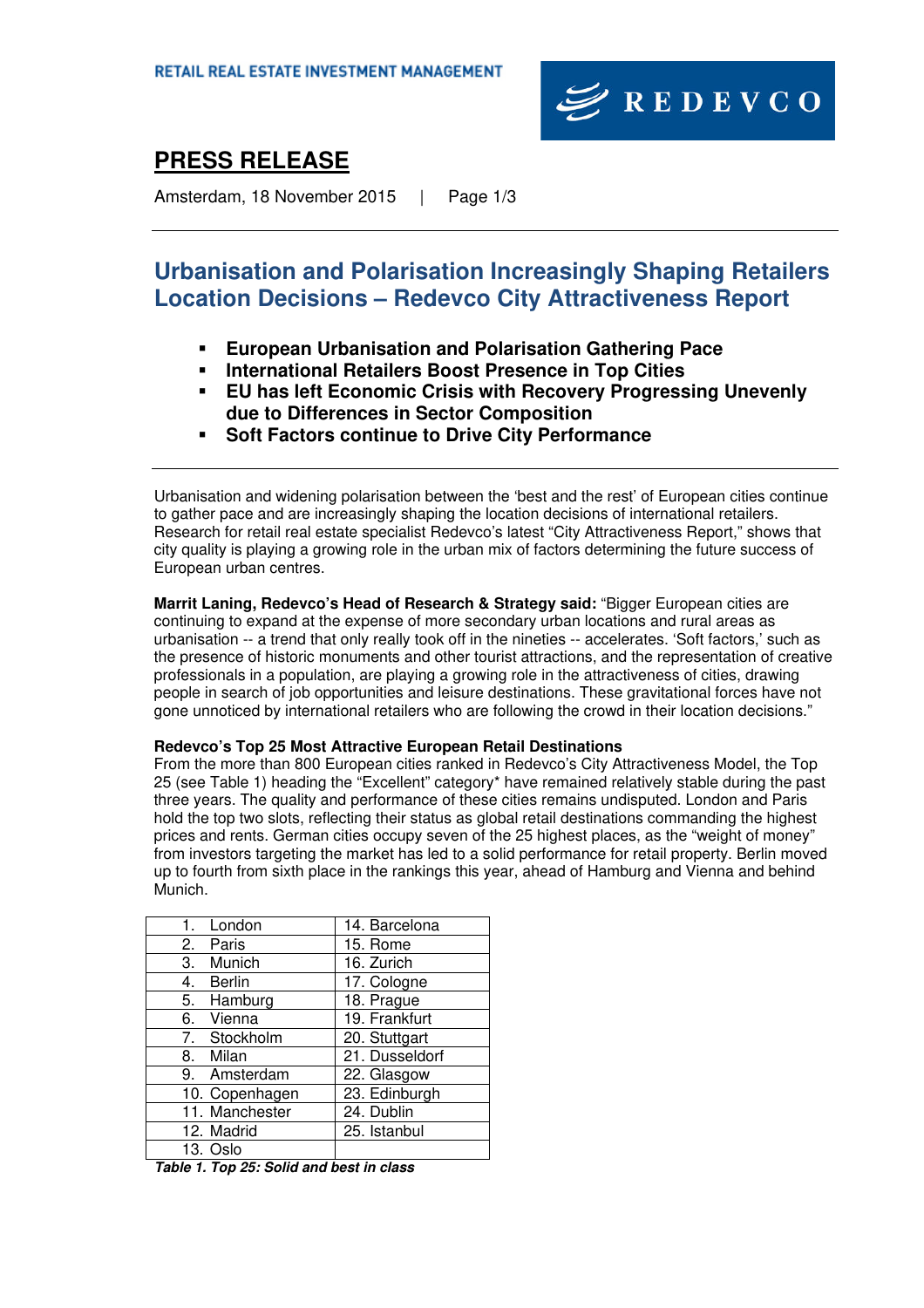

## **PRESS RELEASE**

Amsterdam, 18 November 2015 | Page 2/3

#### **EU Economy Recovers, but Diversification Important**

Europe is emerging from the economic crisis and employment growth has turned positive in all markets, but large differences remain in the relative performance of cities according to the composition of their local economies. Currently, retail, ICT and real estate are important contributors to economic growth and cities with a substantial exposure to these sectors generally demonstrate higher growth rates. Also analysis shows that diversified economies are less vulnerable to external shocks. The current events in the automotive industry, for example, might have a severe impact on a city like Stuttgart, with sizeable direct and indirect links to car production.

#### **Weight of Capital: A Quest for Higher Returns in Mature Markets**

Investment activity has increased with yield compression as a consequence, but occupier markets have largely lagged behind. In 2014, there was a clear tendency for investors to creep up the risk curve and be more willing to invest outside of the two top-ranking city categories in anticipation of rising rents. This trend was less pronounced in H1 2015, and retailers mostly haven't followed them to the same extent.

Retailers are responding to evolving consumer trends and the attractiveness of European cities by focusing their investments in openings in centres within the top two quality baskets.\* Redevco's survey of retailers shows that retailers have closed 11% of their existing stores. Those stores were primarily located in the lower ranking cities. However, the total number of outlets across Europe has only declined by 5% due to a significant number of store openings, mainly in high-ranking cities.

#### **Tourists Flock to Quality Cities**

Tourism is recovering across Europe and is a strong supportive factor for retail sales in popular destinations. Amsterdam is a good example of this. Although the Dutch capital's economic fundamentals have lagged compared to other main West European urban centres, tourist numbers have jumped by 12% this year -- compared with 5% for the Netherlands as a whole and an average of 3% in Europe -- leading the city's recovery. Brighton's seaside location close to London is another magnet for visitors and it also has an affluent and creative population. The town has a large proportion of independent and boutique stores and ranks  $7<sup>th</sup>$  in the UK and 34<sup>th</sup> in Europe as a "Very Good" retail experience destination in Redevco's City Attractiveness model, roughly on par with Bordeaux in France and Munster in Germany.

**Marrit Laning concluded:** "Traditional datasets such as sales figures, footfall, demographics and GDP are the main touchstones for retailers in determining their investment strategies, but the Redevco City Attractiveness Model offers them a deeper, more nuanced, view. Our model captures both data about the fundamentals as well as the 'soft factors' that are increasingly important in determining the likely future performance of a city as a retail location."

\* Redevco's City Attractive Model comprises 19 different indicators grouped into four main categories: population, economy, retail property market and city quality, that are weighed to derive a city's ranking. This weighting is then enriched with the local knowledge of Redevco's seven country teams that enables the groupings of locations into five "Quality Baskets," ranging from "Excellent" to "Poor," to identify a total investment grade within a range of around 200 European cities.

#### **ENDS**

#### **ABOUT REDEVCO:**

Redevco is an independent, pan-European real estate investment management company specialised in retail property. The more than 400 assets under management are spread across the strongest retail concentrations in Austria, Belgium, France, Germany, Hungary, Luxembourg, the Netherlands, Portugal, Spain, Switzerland and the United Kingdom. Redevco partners with over 1,000 retailers.

**For further information please contact:**  Priscilla Tomasoa